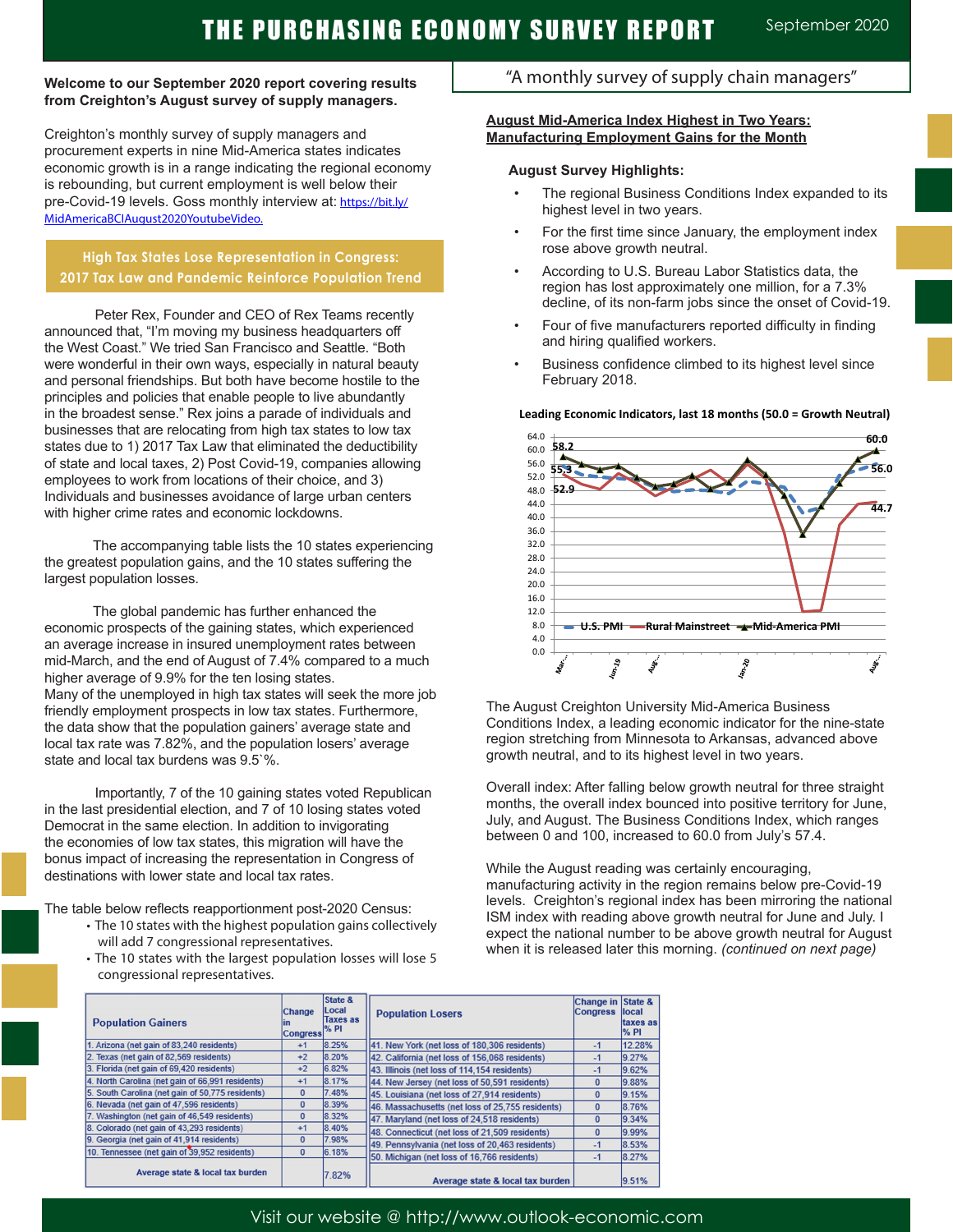**Employment:** For the first time since January of this year, the regional employment index moved above growth neutral. The August index climbed to 54.8, its highest level since July 2019, and up from last month's July 48.5. Even though the insured unemployment rate for the region is approximately 4.5% higher than that immediately prior to Covid-19, four of five supply managers reported that their firms were experiencing difficulty finding and hiring qualified workers.

**Wholesale Prices:** The wholesale inflation gauge for the month indicated a fall in wholesale prices from July with a wholesale price index of 52.3, down from 65.2 in July.

Recessionary economic conditions from Covid-19 are putting downward pressure on wholesale inflation. Importantly low inflation has pushed the Federal Reserve to be more comfortable with current ultra-low short-term interest rates. In their latest meeting, the Fed rate setting committee, the FOMC, indicated that they will likely keep short-term interest rates at near record lows well into the future even if inflation ticks up above their target.

**Confidence:**Looking ahead six months, economic optimism, as captured by the August Business Confidence Index, climbed to a strong 73.3, its highest level since February 2018, and up from 68.3 in July.

Since our survey was conducted after August's derecho, I expected to record weaker business confidence. However, our survey indicates that the region's manufacturing sector was spared much of the negative impacts.

The federal stimulus plan, the Federal Reserve monetary incentive programs, and U.S. stock markets boosted confidence from July's already solid reading. .

**Inventories:** The regional inventory index for August, reflecting levels of raw materials and supplies, sank to 41.7 from last month's 45.3.

**Trade:** The regional trade numbers were mixed with new export orders rising to 58.3 from July's 47.9. An expanding manufacturing sector pushed the import index to 56.8 from July's 53.9.

The U.S. Department of Commerce recently announced that June exports were 24% below year-ago levels. "Our August readings point to improvements in the regional trade picture in the months ahead," said Goss.

**Other survey components:** new orders at 72.6, up from 67.2 in July; the production or sales index expanded to 67.7 from July's 65.2; and speed of deliveries of raw materials and supplies index at 63.3, up from last month's 61.2 (indicating slower deliveries for August).

The Creighton Economic Forecasting Group has conducted the monthly survey of supply managers in nine states since 1994 to produce leading economic indicators of the Mid-America economy. States included in the survey are Arkansas, Iowa, Kansas, Minnesota, Missouri, Nebraska, North Dakota, Oklahoma and South Dakota.

The forecasting group's overall index, referred to as the Business Conditions Index, ranges between 0 and 100. An index greater than 50 indicates an expansionary economy over the course of the next three to six months.

# "A monthly survey of supply chain managers"

The Business Conditions Index is a mathematical average of indices for new orders, production or sales, employment, inventories and delivery lead time. This is the same methodology, used since 1931 by the Institute for Supply Management (ISM), formerly the National Association of Purchasing Management. The Mid-America report is produced independently of the national ISM.

# **MID-AMERICA STATES**

### ARKANSAS

The August Business Conditions Index for Arkansas rose to 63.0 from July's 61.0. Components from the monthly survey of supply managers were: new orders at 74.0, production or sales at 72.6, delivery lead time at 75.4, inventories at 40.9, and employment at 52.1. According to U.S. Bureau of Labor Statistics, since the onset of Covid-19, the state's manufacturing sector has lost approximately 15,000 jobs, a decline of 9.4%.

### IOWA

Iowa's Business Conditions Index inched above growth neutral for the month. The reading climbed to 56.4 from 50.9 in July. Components of the overall August index from the monthly survey of supply managers were: new orders at 72.5, production. or sales at 67.7, delivery lead time at 66.5, employment at 48.0, and inventories at 43.6. According to U.S. Bureau of Labor Statistics, since the onset of Covid-19, the state's manufacturing sector has lost approximately 6,000 jobs, a decline of 2.7% with transportation equipment manufacturing accounting for a large share of the losses.

#### KANSAS

The Kansas Business Conditions Index for August increased to 63.0 from July's 59.2. Components of the leading economic indicator from the monthly survey of supply managers for August were: new orders at 73.6, production or sales at 71.1, delivery lead time at 58.2, employment at 67.8, and inventories at 44.2. According to U.S. Bureau of Labor Statistics, since the onset of Covid-19, the state's manufacturing sector has lost approximately 13,000 jobs, a decline of 7.7% with transportation equipment manufacturing accounting for a large share of the losses.

#### **MINNESOTA**

The August Business Conditions Index for Minnesota slipped to 54.5 from 54.7 in July. Components of the overall July index from the monthly survey of supply managers were: new orders at 70.5, production or sales at 61.3, delivery lead time at 51.6, inventories at 42.4, and employment at 46.7. According to U.S. Bureau of Labor Statistics, since the onset of Covid-19, the state's manufacturing sector has lost approximately 20,000 jobs, a decline of 6.2% with metal products manufacturers accounting for a large share of the losses.

#### **MISSOURI**

The August Business Conditions Index for Missouri advanced to 63.0 from July's 44.7. Components of the overall index from the survey of supply managers for August were: new orders at 73.4, production or sales at 70.5, delivery lead time at 62.5, inventories at 44.1, and employment at 64.2. According to U.S. Bureau of Labor Statistics, since the onset of Covid-19, the state's manufacturing sector has lost approximately 4.000 jobs, a decline of 1.5% with machinery manufacturing accounting for a large share of the losses. *(continued on next page)*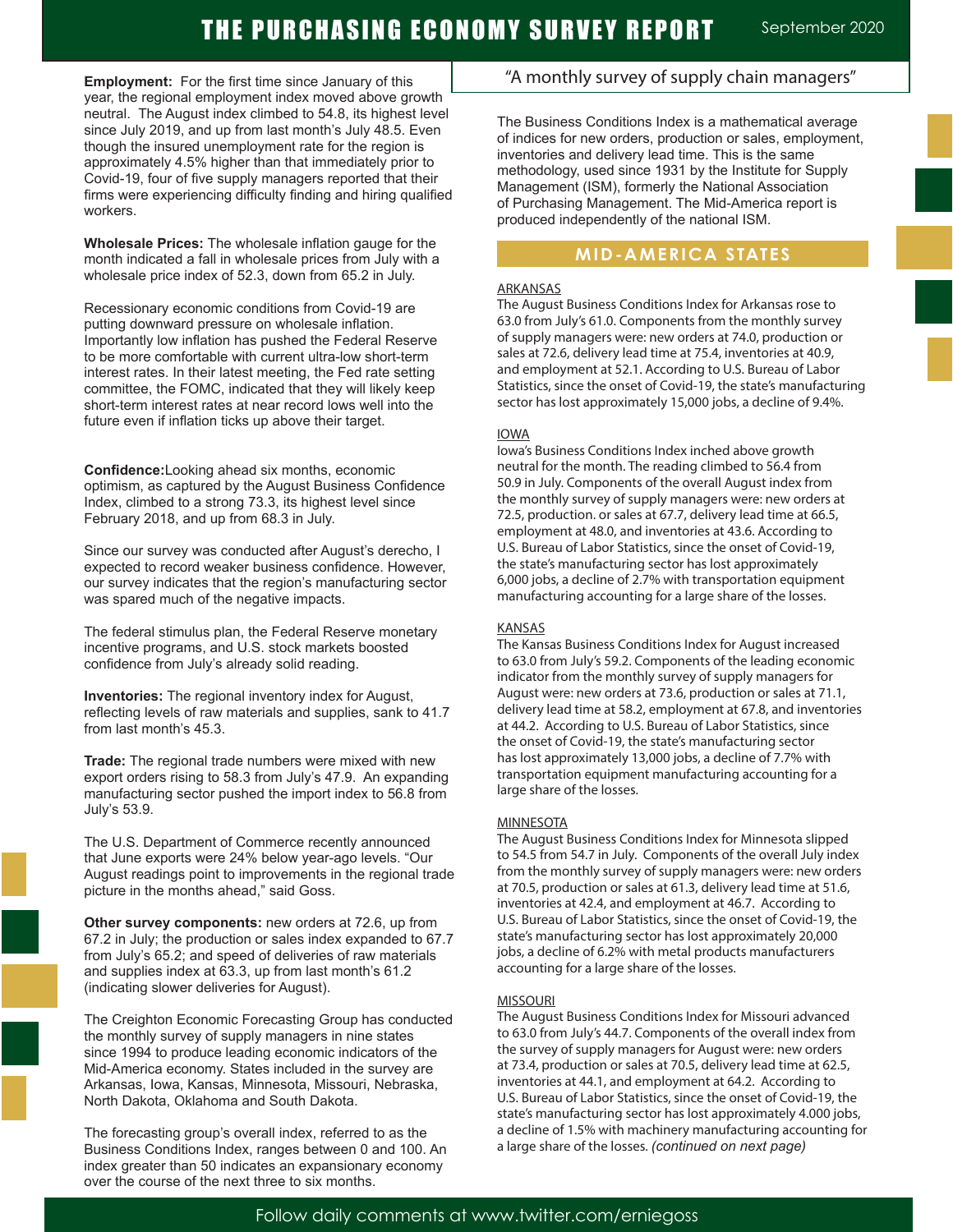#### NEBRASKA

The state's overall index for August sank to 64.2 from 68.6 in July. Components of the index from the monthly survey of supply managers for August were: new orders at 73.6, production or sales at 71.2, delivery lead time at 63.4, inventories at 44.3, and employment at 68.4. According to U.S. Bureau of Labor Statistics, since the onset of Covid-19, the state's manufacturing sector has lost approximately 2,000 jobs, a decline of 2.0% with metal products producers accounting for a share of the losses.

#### NORTH DAKOTA

The August Business Conditions Index for North Dakota sank climbed to 53.6 from 45.5 in July. Components of the overall index for August were: new orders at 70.3, production or sales at 60.8, delivery lead time at 51.0, employment at 43.4, and inventories at 42.3. According to U.S. Bureau of Labor Statistics, since the onset of Covid-19, the state's manufacturing sector has lost approximately 1,000 jobs, a decline of 3.8% with machinery manufacturing accounting for a large share of the losses..

#### OKLAHOMA

The state's Business Conditions Index moved above growth neutral in August. The overall index declined to 61.8 from July's 69.0. Components of the overall August index were: new orders at 74.1, production or sales at 72.8, delivery lead time at 65.3, inventories at 44.6, and employment at 52.1. According to U.S. Bureau of Labor Statistics, since the onset of Covid-19, the state's manufacturing sector has lost approximately 8,000 jobs, a decline of 5.9% with metal manufacturers accounting for a large share of the losses.

#### SOUTH DAKOTA

The August Business Conditions Index for South Dakota increased to 62.9 from 61.0 in July. Components of the overall index from the August survey of supply managers in the state were: new orders at 73.3, production or sales at 70.4, delivery lead time at 62.5, inventories at 44.1, and employment at 63.9. According to U.S. Bureau of Labor Statistics, since the onset of Covid-19, the state's manufacturing sector has lost approximately 1,500 jobs, a decline of 3.4% with both durableand non-durable goods producers recording losses for the period.

# **BULLISH NEWS**

- The nation added 1.4 million jobs in August as the unemployment rate tumbled to 8.4% from 10.2% in July. • The Case-Shiller home price index for June was up 02% from May and 4.3% above June of 2019.
- U.S. August retail sales advanced above pre-Covid-19 levels and rose 1.2% from July's level.
- Both Creighton's and ISM's manufacturing PMIs rose above growth neutral for June, July, and August.

# "A monthly survey of supply chain managers"

### **THE BEARISH NEWS**

- Fall 2020 job cuts announced by U.S. airlines are 16,000 for United, and 40,000 for American, Delta plans to cut 1,900 pilot positions. U.S. debt as a percent of GDP reached its highest level since World
- War II.
- U.S. municipal defaults rose to their highest level since 2011.
- Four of five manufacturing supply managers in Creighton's August survey reported that finding and hiring qualified workers was a significant problem.

# **THE OUTLOOK**

National Association of Business Economics (NABE) Outlook: "Nearly two-thirds of the National Association for Business Economics members who participated in the August 2020 NABE Economic Policy Survey believe the U.S. economy continues to be in a recession that began last February," said NABE President Constance Hunter, CBE, chief economist, KPMG. "Almost half the respondents expects inflationadjusted gross domestic product to remain below its fourth-quarter 2019 level until the second half of 2022 or later. And 80% of panelists indicate there is at least a one-in-four chance of a 'double-dip' recession. "The panel is split in its view on Congress's fiscal response to the recession, with 40% calling the response insufficient, 37% indicating the response is adequate, and 11% saying it is excessive," Hunter continued. "Nearly three out of four panelists believe the optimal size for the next fiscal package to be \$1 trillion or greater, compared to 17% who favor a smaller package." "More than three-quarters of panelists believe that the current stance of U.S. monetary policy is appropriate, the largest share holding this view since 2007," added Survey Chair Gregory Daco, chief U.S. economist, Oxford Economics. "The majority of panelists—58% expects the federal funds rate range to remain unchanged at 0-0.25%, or even drop lower, by the end of 2021. Daco added. "Combating COVID-19, promoting economic recovery, and health policy were cited more frequently than a dozen other choices." https://tinyurl.com/y3c5jsqj

**Goss(September 2020)** \*\*The yield on U.S. long-term Treasury bonds, along with mortgage rates, to climb by as much ¼ % (25 basis points) by the end of 2020. \*\*The September job additions will be somewhat disappointing in comparison to August's. \*\*Upturns in municipal bond bankruptcies in the months ahead. \*\*Annualized and seasonally adjusted Q3 GDP will range between 15% and 16%.

### **T TO WATCH KEEP AN EYE ON**

- U.S. BLS's October jobs report for September. On October 2, the BLS releases the number of jobs lost or gained for September. Another positive and strong reading will be very bullish for U.S. stocks and bearish for the U.S. bond market.
- U.S. Bureau of Labor's weekly continuing claims data. Released every Thursday, this is the earliest reading on the U.S. and state labor markets. The level of unemployed will likely move lower in the weeks ahead as the first-time claims continue to decline.
- Yield on 10-Year U.S. Treasury bond. Find instantaneously, at https:// finance.yahoo.com. Watch for this yield to rise back above 1.0% to signal coronavirus impacts waning. Right now, that yield is well-below 1.0%, pointing to less, but still high, U.S. economic risks.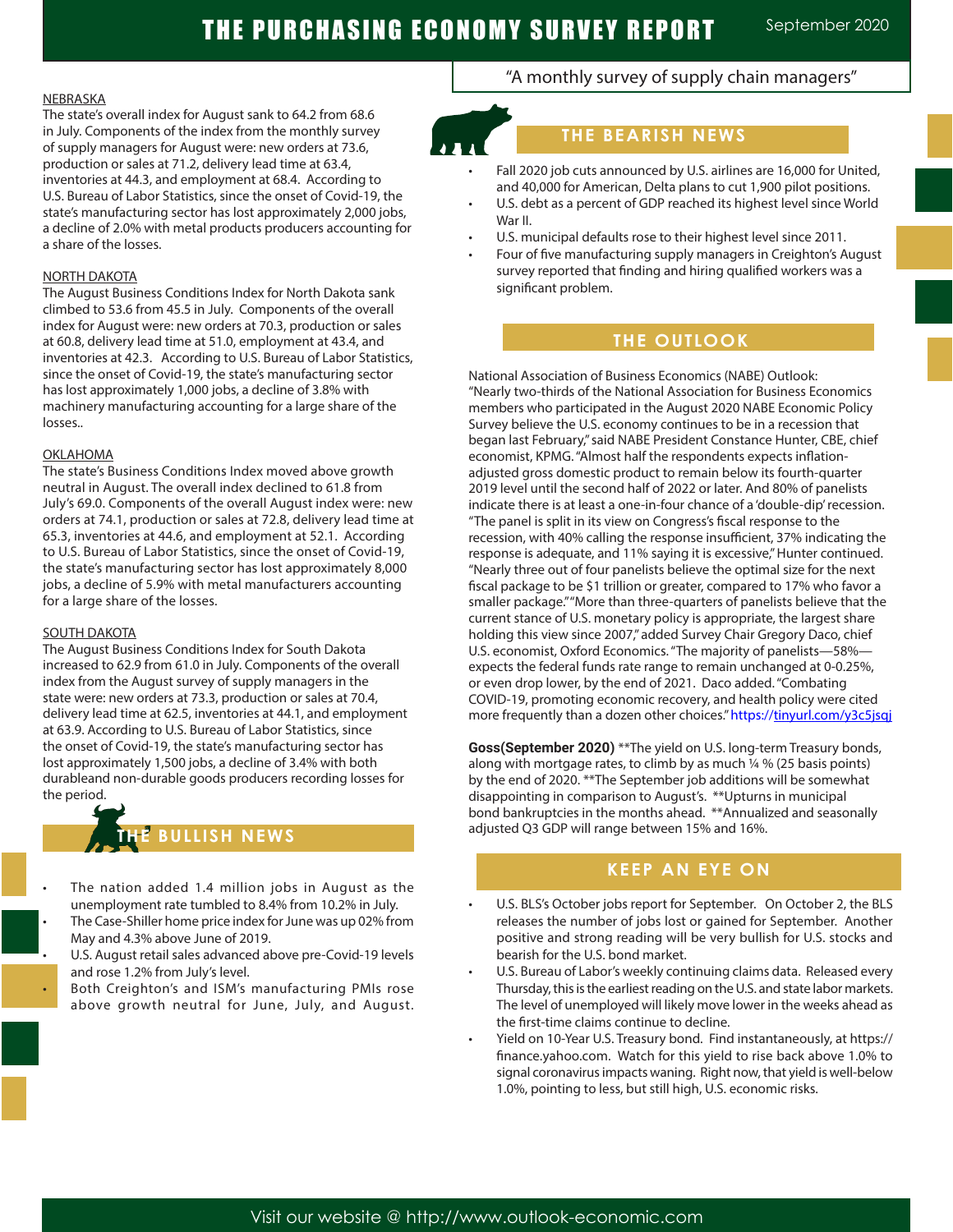"A monthly survey of supply chain managers"

# **GOSS EGGS (for recent dumb economic moves)**

The Trump Administration's CDC effectively seized private property by banning rental evictions through the end of 2020. All renters have to do is attest that they would be homeless absent the moratorium. The renters would owe back rent at the end of the period (fat chance of collecting a lump sum payment instead of the monthly rent). This action will result in landlords failing to maintain properties, cover property taxes, and pay mortgage payments. And in the end, evictions will explode in 2021.

# **STATISTIC OF THE MONTH**

**23.** The nation's premier business organization, the U.S. Chamber of Commerce, bowed to political correctness and decided to back reelection of 23 House Democrat freshmen who reliably voted against free market principles such as rightto-work laws.

### **SUPPLY MANAGERS READING ROOM**

COVID-19: Managing supply chain risk and disruption. Coronavirus highlights the need to transform traditional supply chain models. Could COVID-19 be the black swan event that finally forces many companies, and entire industries, to rethink and transform their global supply chain model? One fact is beyond doubt: It has already exposed the vulnerabilities of many organizations, especially those who have a high dependence on China to fulfil their need for raw materials or finished products. For companies that operate or have business relationships in China and other impacted countries, steps may include: https://tinyurl.com/sv44lmg

## **SUPPLY MANAGER CAREERS**

### **Director of Procurement, Ames Laboratory, Ames, Iowa.**

Ames Laboratory, a United States Department of Energy (DOE) National Laboratory, is seeking qualified candidates to serve as the Director of Procurement. Ames Laboratory is co-located on the campus of Iowa State University, the management and operations contractor for the Laboratory. Our mission is to provide critical materials solution to the Nation. The ability to work with and manage the work of others while overseeing and completing multiple projects with critical deadlines is necessary for success in this position. Excellent verbal and written communication skills along with a strong consultative approach to customer service are needed in order to effectively communicate with various levels of the organizations of the Department of Energy, Iowa State University, Ames Laboratory, and external vendors and contractors. An outstanding business acumen along with analytic and prioritization skills are needed for success in this position. Salary \$95,000, Education: 4-year Degree. https://tinyurl.com/y44v9rhc

**Survey results for September will be released on October 1, the first business day of the month.**

**Follow Goss on twitter at http://twitter.com/erniegoss For historical data and forecasts visit our website at: http://business.creighton.edu/organizations**programs/economic-outlook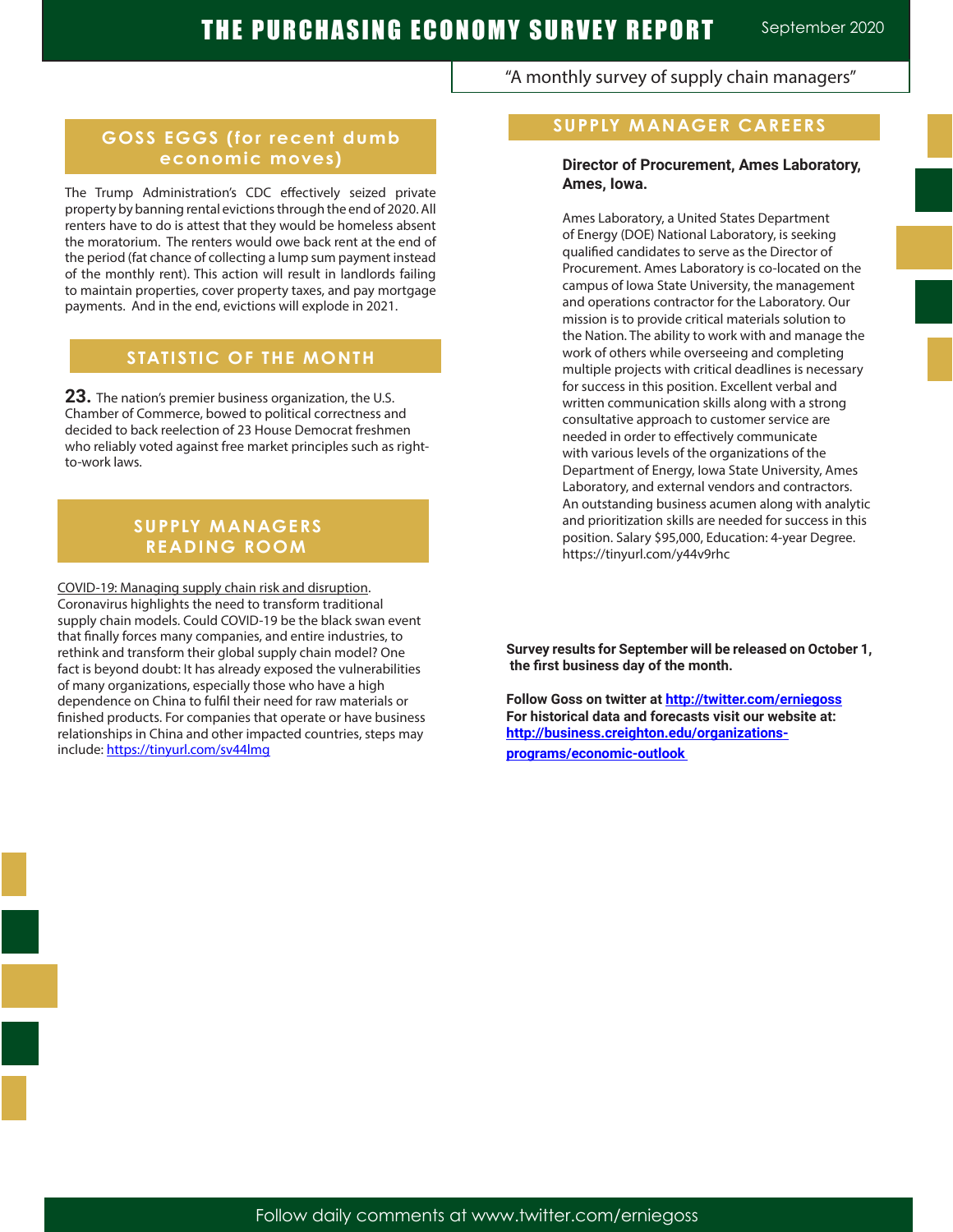"A monthly survey of supply chain managers"



**Year-over-year price change, commodities and farm product, 2019 - August 2020**